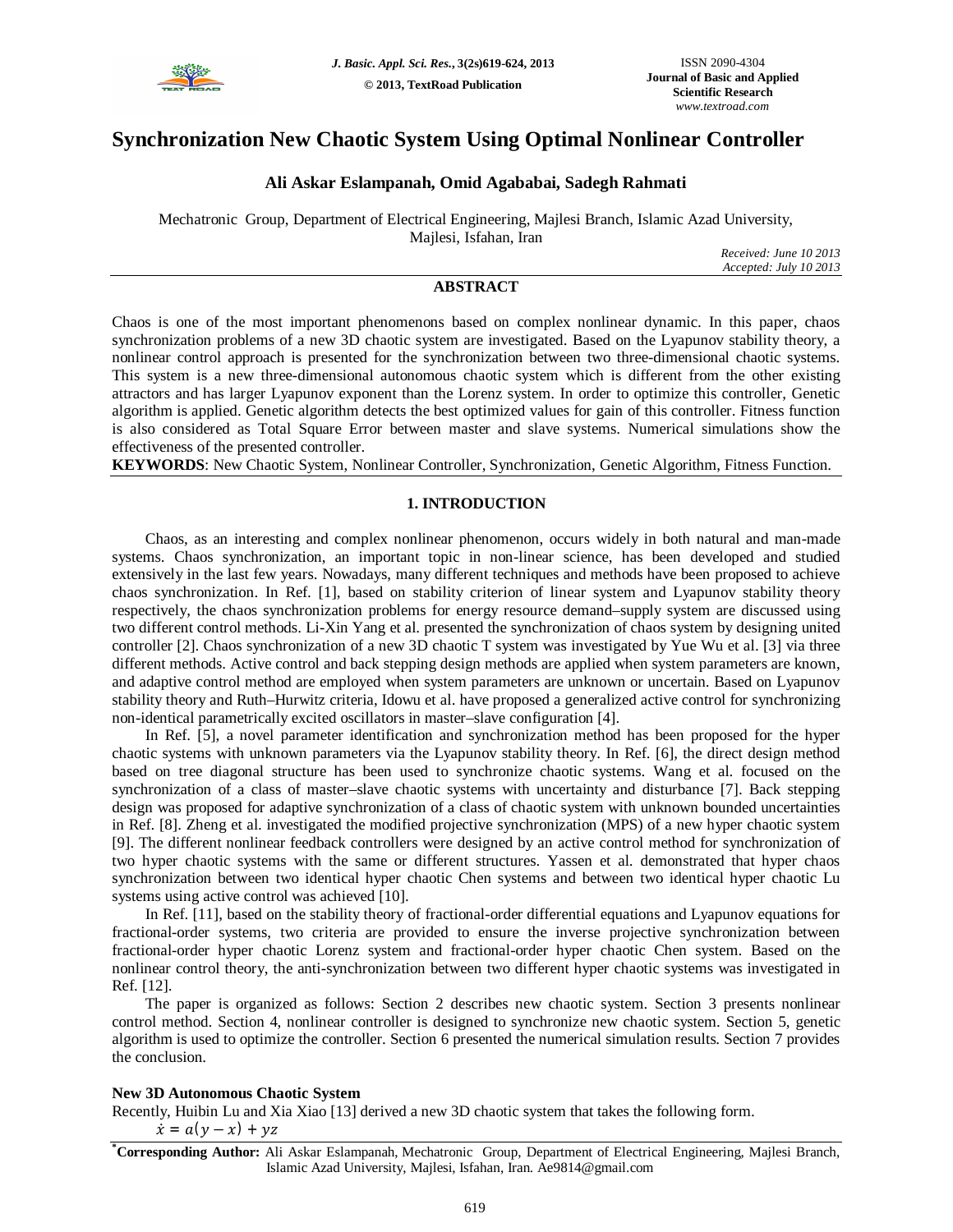$$
\dot{y} = -bxz + cx
$$
\n
$$
\dot{z} = dxy - ez
$$
\nWhere  $a = 20$ ,  $b = 5$ ,  $c = 40$ ,  $d = 4$ ,  $e = 3$  are constant parameters of system (1) and x, y, z are state

variables with the initial conditions  $[2,3,6]$ <sup>T</sup>. Dynamical behavior is displayed in Figures 1 and 2. **Fig.1:** *Phase portrait of system (1)* 0 1 2 3 4 5 6 7 8 9 10 -10 -5 5 10 15 Time (sec) Trajectory of States x y z -5 0 x State 5 10 -10 -5 0 5 10 2 4 6 8 10 12 14 y State z State

**Fig.2:** *States trajectory variation of system (1)*

#### **Design of controller via nonlinear control method**

In this section a nonlinear control scheme is proposed to investigate the nonlinear synchronization between two identical chaotic systems. Consider the following system described by

-10

 $\dot{x} = Ax + Bf(x)$  (2)

Where  $x \in R^n$  is the state vector,  $A \in R^{n \times n}$ ,  $B \in R^{n \times n}$  are metrics and vectors of system parameters, and f:  $R^n$  $\rightarrow$  R<sup>n</sup> is a nonlinear function. Equation (2) is considered as a drive system. By introducing an additive controlu $\epsilon$ R<sup>n</sup>, then the controlled response system is given by

$$
\dot{y} = Ay + Bg(y) + u \tag{3}
$$

Where  $y \in R^n$  denotes the state vector of the response system and g:  $R^n \to R^n$  is a nonlinear function. The synchronization problem is to design a controller u which synchronizes the states of both the drive and response systems. Subtracting equation (2) from equation (3) leads to:

 $\dot{e} = Ae + B(g(y) - f(x)) + u$  (4)

Wheree = y − x, the aim of the synchronization is to make  $\lim_{t\to\infty} ||e(t)|| = 0$ . Then let Lyapunov error function to beV(e) =  $\frac{1}{2}$  $\frac{1}{2}e^{T}e$ , where V(e) is a positive definite function. Assuming that the parameters of the drive and response systems are known and the states of both systems are measurable, the synchronization may be achieved by selecting the controller u to make the first derivative of  $V(e)$ , i.e,  $\dot{V}(e) < 0$ . Then the states of response and drive systems are synchronized asymptotically globally [12].

### **Synchronization of the New Chaotic System**

In order to achieve the behavior of the synchronization between two new chaotic systems by using the proposed method, suppose the drive system takes the following form:

$$
\dot{x}_1 = a(y_1 - x_1) + y_1 z_1 \n\dot{y}_1 = -bx_1 z_1 + cx_1
$$
\n(5)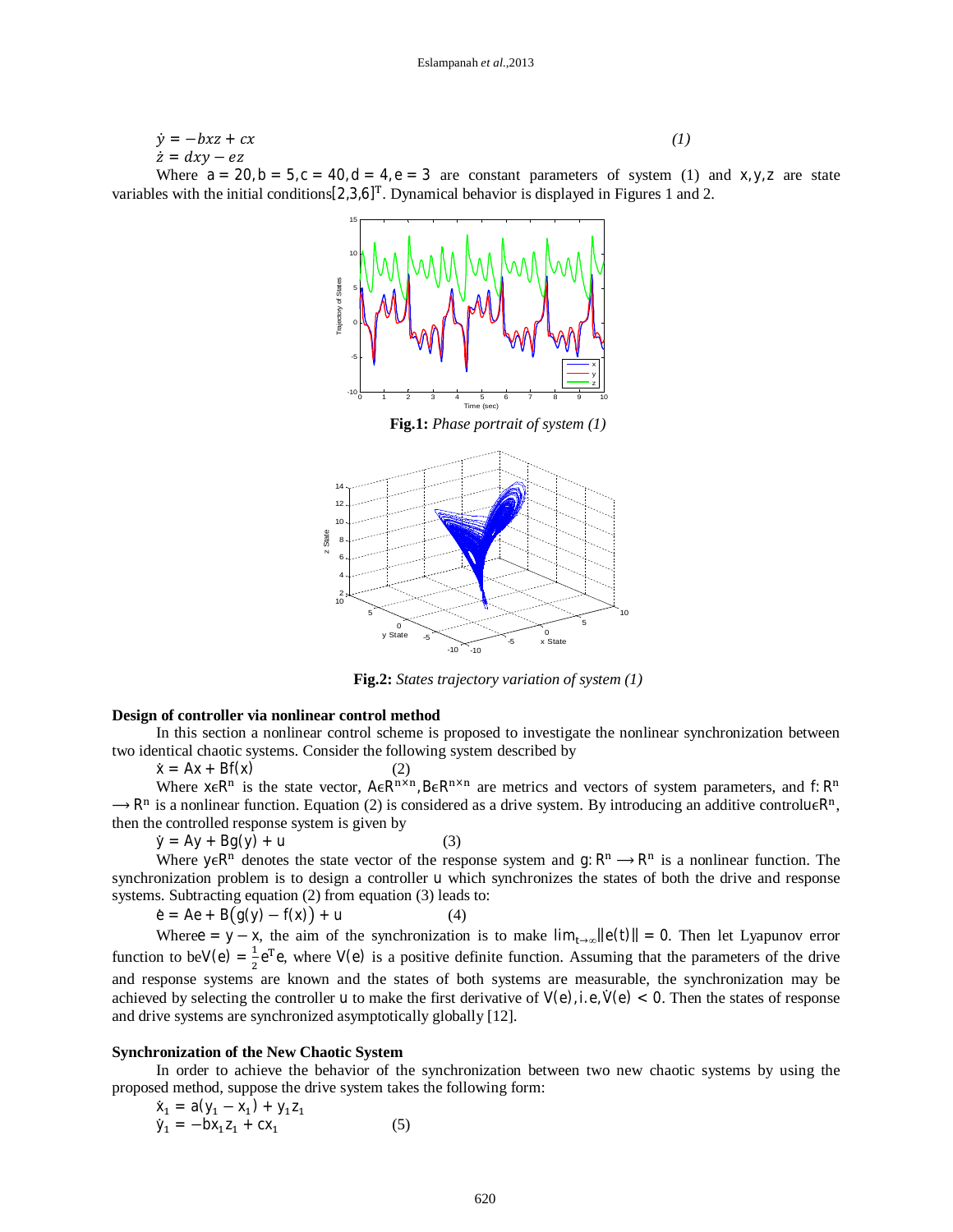$\dot{z}_1 = dx_1 y_1 - e z_1$ and the response system is given as follows:  $\dot{x}_2 = a(y_2 - x_2) + y_2 z_2 + u_1$  $\dot{y}_2 = -bx_2z_2 + cx_2 + u_2$ (6)  $\dot{z}_2 = dx_2 y_2 - e z_2 + u_3$ 

Where  $u_1(t)$ ,  $u_2(t)$  and  $u_3(t)$  are control functions to be determined for achieving synchronization between the two systems (5) and (6). Define state errors between systems (5) and (6) as follows:

$$
e_x = x_2 - x_1e_y = y_2 - y_1e_z = z_2 - z_1
$$
 (7)

The following error dynamical system is obtained by subtracting the drive system (5) from the response system (6).

$$
e_x = a(e_y - e_x) + y_2z_2 - y_1z_1 + u_1
$$
  
\n
$$
e_y = ce_x - b(x_2z_2 - x_1z_1) + u_2
$$
  
\n
$$
e_z = -ee_z + d(x_2y_2 - x_1y_1) + u_3
$$
  
\nIn order to determine the controller, let  
\n
$$
u_1 = u_{11} + u_{12}, u_{12} = y_1z_1 - y_2z_2
$$
  
\n
$$
u_2 = u_{21} + u_{22}, u_{22} = b(x_2z_2 - x_1z_1)
$$
  
\n
$$
u_3 = u_{31} + u_{32}, u_{32} = -d(x_2y_2 - x_1y_1)
$$
  
\nThen rewrite (8) in the following form:  
\n
$$
e_x = a(e_y - e_x) + u_{11}
$$
  
\n
$$
e_y = ce_x + u_{21}
$$
  
\nBy taking into consideration a Lyapunov function for equation (10)  
\n
$$
V(e) = \frac{1}{2}e^T e
$$
  
\n
$$
V = e_x(a(e_y - e_x) + u_{11}) + e_y(ce_x + u_{21}) + e_z(-ee_z + u_{31})
$$
  
\nTherefore, if u is choose as follows:  
\n
$$
u_{11} = -k_1e_x - ce_y
$$
  
\n
$$
u_{21} = -k_2e_y - ae_x
$$
  
\n
$$
u_{31} = -k_3e_z
$$
  
\nThen  
\n
$$
V = -(a + k_1)e_x^2 - k_2e_y^2 - (e + k_3)e_z^2(14)
$$

Where  $\dot{V}(e) < 0$  is satisfied. Since  $\dot{V}(e)$  is a negative-definite function, the error states  $\lim_{t\to\infty} ||e(t)|| = 0$ . Therefore, this choice will lead the error states  $e_x$ ,  $e_y$ ,  $e_z$  to converge to zero as time t tends to infinity and hence the synchronization of two new chaotic systems is achieved.

#### **Genetic Algorithm**

The genetic algorithms are used to search the optimal parameter k in order to guarantee the stability of systems by ensuring negativity of the Lyapunov function and having a suitable time response [14-16]. Table (1) shows the genetic algorithm parameters. The fitness function used is:

$$
f(e_x, e_y, e_z) = \frac{1}{3} \sqrt{\int (e_x^2(t) + e_y^2(t) + e_z^2(t))} dt
$$
  
By the training, these optimal parameters are obtained:  

$$
k_1 = 21, k_2 = 6.5, k_3 = 25.5
$$
 (16)

#### **Numerical Simulation**

State trajectory between master and slave systems for states  $x, y, z$  are indicated in Figures 3, 4, and 5 respectively. Also error trajectory between two systems and control signals  $u_1, u_2, u_3$  are respectively displayed in Figures 6 and 7.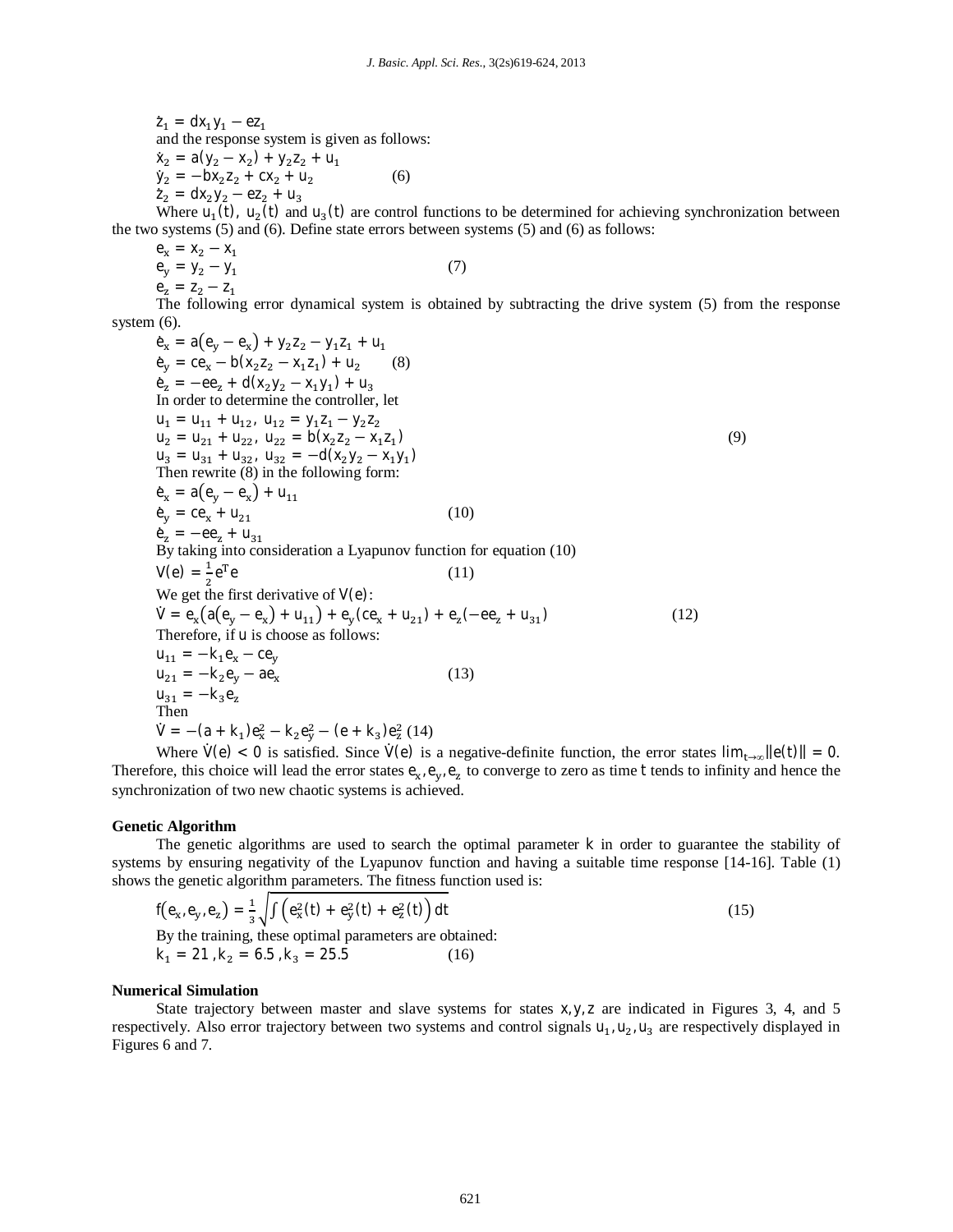



**Fig.5.** Time response of the state z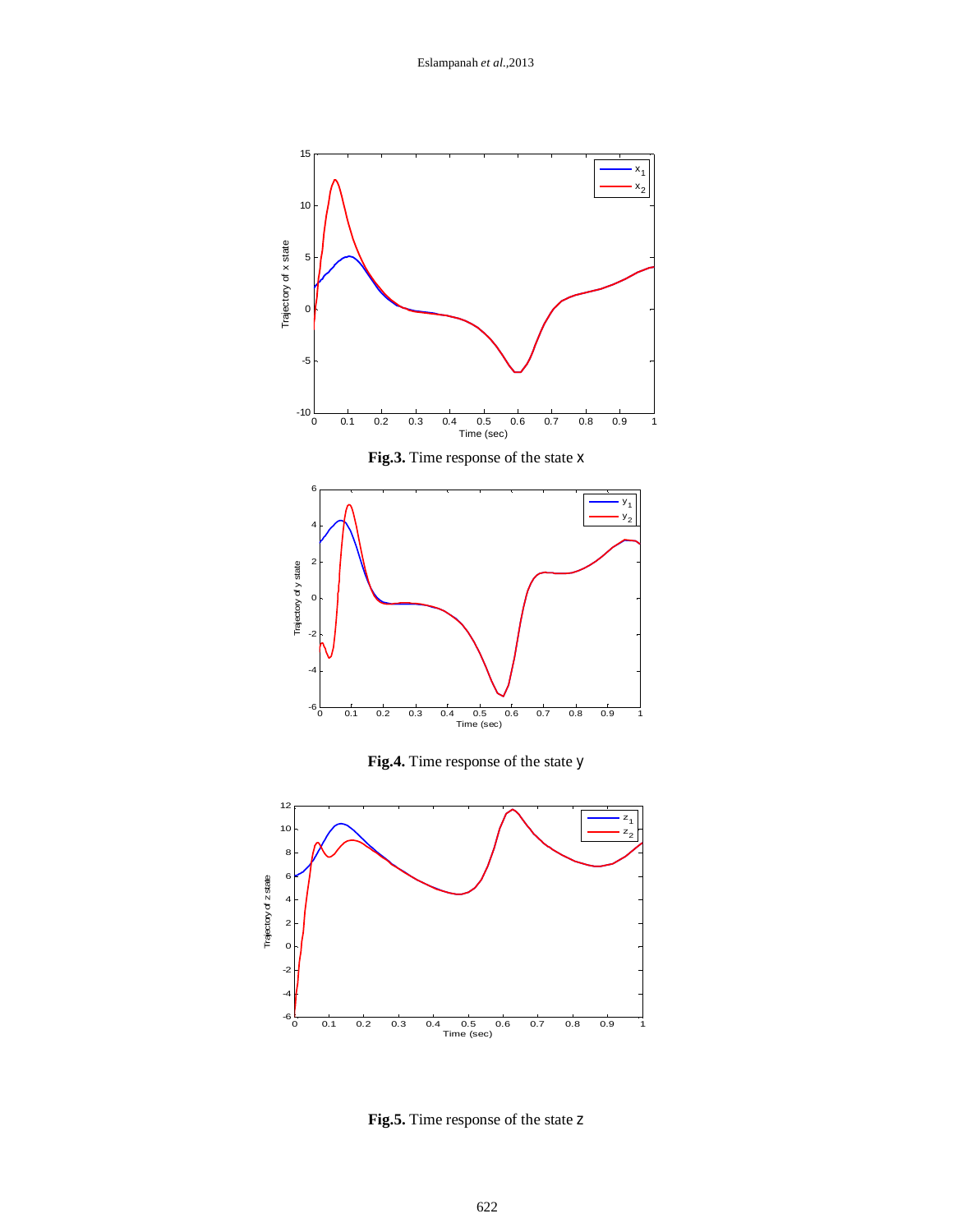

**Fig 6.** Error trajectory between master and slave systems



**Fig.7.** Control signals for synchronization of the master and slave systems

#### **Conclusion**

In this paper, chaos synchronization problems of a new 3D chaotic system are investigated. Synchronization method has been proposed for the new three-dimensional autonomous chaotic system which is different from the other existing attractors and has larger Lyapunov exponent than the Lorenz system via the Lyapunov stability theory. In order to find the best values for gain of the controller, Genetic algorithm was utilized. Genetic algorithm minimizes Fitness function. Moreover, this function is considered based on Total Square Error. Numerical stimulations are used to verify the effectiveness of the proposed control methods.

### **REFERENCES**

- [1]: Xiuchun Li, Wei Xu, Rushing Li, "Chaos synchronization of the energy resource system", Chaos, Solutions and Fractals 40 (2009) 642–652.
- [2]: Li-Xin Yang, Yan-Dong Chu, Jian-Gang Zhang, Xian- Fang Li, Ying-Xiang Chang, "Chaos synchronization in autonomous chaotic system via hybrid feedback control", Chaos, Solutions and Fractals 41 (2009) 214–223.
- [3]: Yue Wu, Xiaoping Zhou, Jia Chen, BeiHui, "Chaos synchronization of a new 3D chaotic system", Chaos, Solutions and Fractals 42 (2009) 1812–1819.